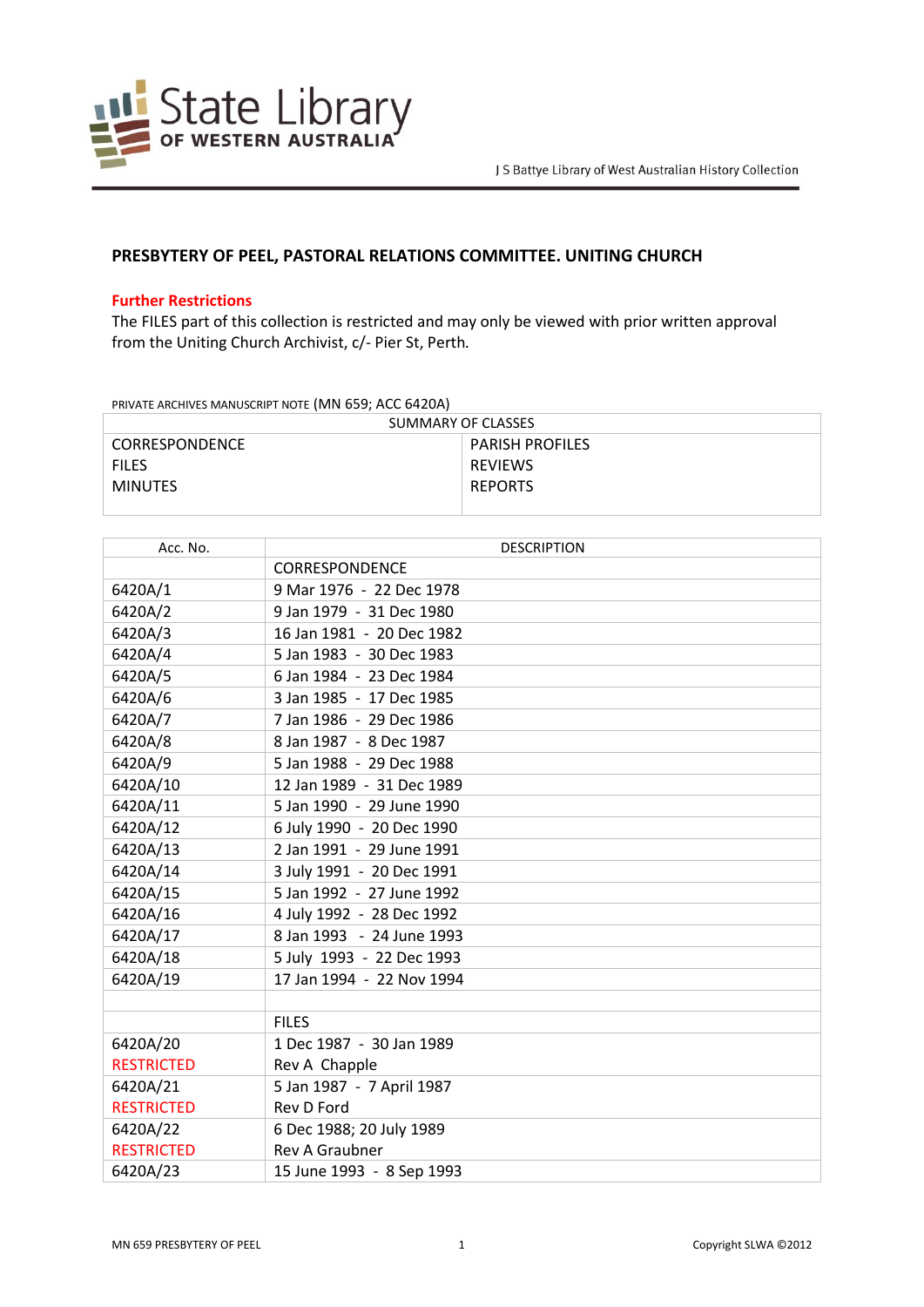

J S Battye Library of West Australian History Collection

| Acc. No.          | <b>DESCRIPTION</b>                                                      |
|-------------------|-------------------------------------------------------------------------|
| <b>RESTRICTED</b> | Rev N Hogg                                                              |
| 6420A/24          | 7 Apr 1994 - 26 Apr 1994                                                |
| <b>RESTRICTED</b> | <b>Rev P James</b>                                                      |
| 6420A/25          | 16 Feb 1993 - 30 June 1994                                              |
| <b>RESTRICTED</b> | <b>Rev R Marsh</b>                                                      |
| 6420A/26          | 17 Aug 1988 - 13 Oct 1988                                               |
| <b>RESTRICTED</b> | Rev A Murray                                                            |
| 6420A/27          | N d (c 1991)                                                            |
| <b>RESTRICTED</b> | Rev L Renshaw                                                           |
| 6420A/28          | 29 Nov 1992 - 13 Apr 1993                                               |
| <b>RESTRICTED</b> | Rev H Sampson                                                           |
| 6420A/29          | 4 Oct 1991 - 16 Jan 1994                                                |
| <b>RESTRICTED</b> | Rev J Steed                                                             |
|                   |                                                                         |
|                   | <b>MINUTES</b>                                                          |
| 6420A/30          | 14 Apr 1976 - 27 July 1982                                              |
|                   | <b>Task Force</b>                                                       |
| 4711A/3           | 1981 - 1982                                                             |
| 10115A/23         | 21 August 1982 - 28 June 1988                                           |
| 6420A/31          | 26 Nov 1985 - 23 Sep 1986                                               |
| 6420A/32          | 26 Apr 1988 - 22 Nov 1994                                               |
| 10115A/25         | 23 August 1994 - 26 November 1996                                       |
| 10115A/26         | 28 February 1995 - 15 December 1998                                     |
| 10115A/27         | 19 January 1999 - 27 November 2001                                      |
| 10115A/28         | 29 January 2002 - 23 November 2005                                      |
|                   |                                                                         |
|                   | <b>PARISH PROFILES</b>                                                  |
| 6420A/33          | 1977                                                                    |
|                   | <b>All Parishes</b>                                                     |
|                   | 1979 - 1986                                                             |
|                   | Applecross Mt Pleasant, Hilton Cockburn                                 |
| 6420A/34          | 1978 - 1996                                                             |
|                   | Kwinana, Kardinya, Leeuwin, Melville, Murray, Preston                   |
|                   |                                                                         |
|                   | <b>REVIEWS</b>                                                          |
| 6420A/35          | 1979 - 1988                                                             |
|                   | Applecross Mt Pleasant, Collie, Armadale/North Murray, Bicton, Myaree,  |
|                   | Bicton/Palmyra, Bunbury, Busselton, Canning, Cannngton, Collie          |
| 6420A/36          | 1981 - 1993                                                             |
|                   | Fremantle Mission, Gosnells, Hilton Cockburn Kwinana, Leeming, Leeuwin, |
|                   | Melville, Mt Pleasant, Murray, Preston, Rockingham/Safety Bay.          |
|                   |                                                                         |
|                   | <b>REPORTS</b>                                                          |
| 6420A/37          | 18 Apr 1978 - 13 Aug 1994                                               |
|                   | <b>Various Parishes</b>                                                 |
|                   |                                                                         |

Holdings = 60 cm